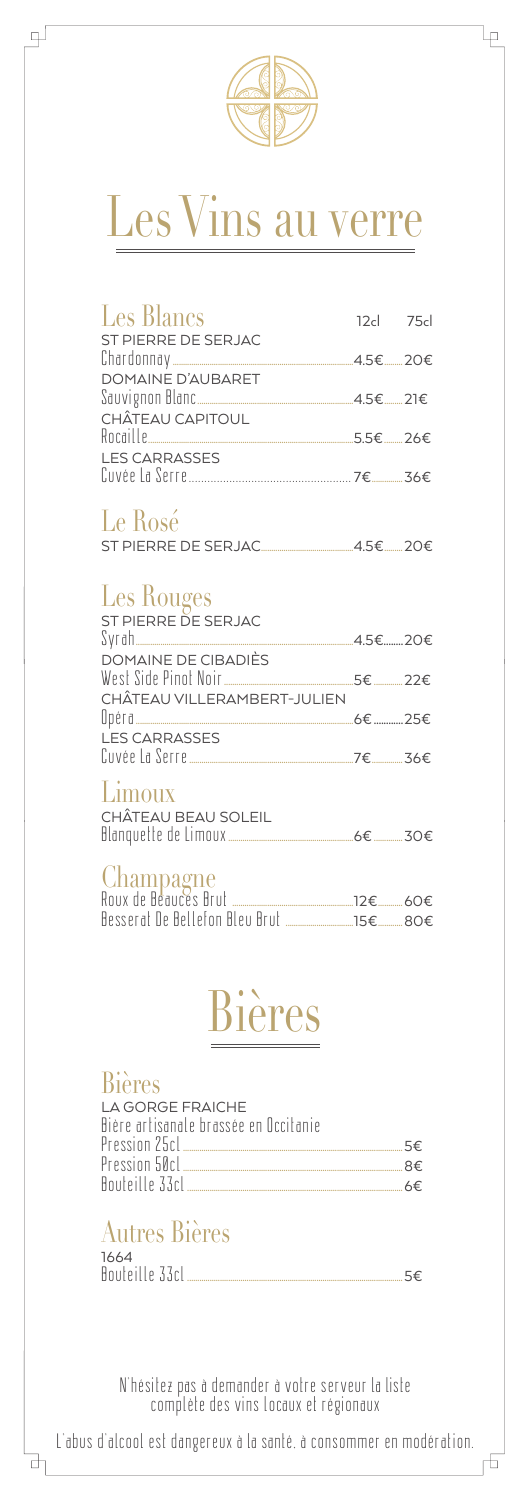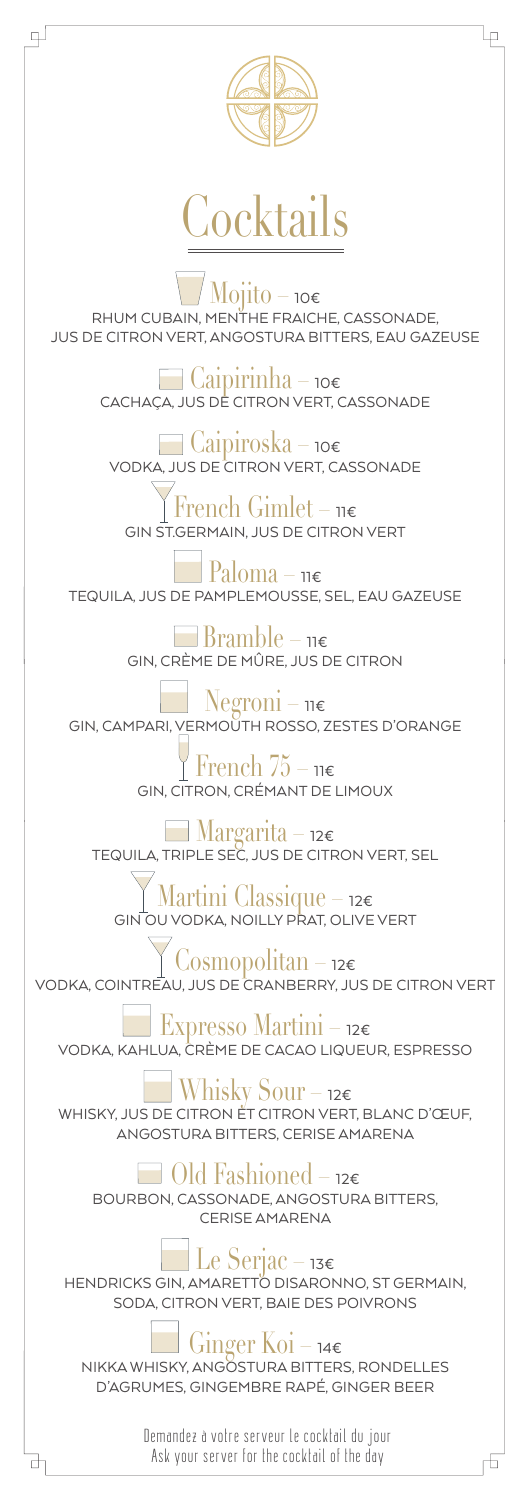

g)

₫

# Spritzes & Fizzes

VERRE | PICHET

ιę

F

| APEROL, CRÉMANT DE LIMOUX.<br>EAU GAZEUSE, RONDELLE D'ORANGE                                                         |  |
|----------------------------------------------------------------------------------------------------------------------|--|
| Noilly Spritz <sub>200</sub><br>VERMÖUTH LOCAL NOILLY PRAT,<br>CRÉMANT DE LIMOUX, EAU GAZEUSE,<br>RONDELLE DE CITRON |  |
| Chambord Spritz <sub>11€</sub> 30€<br>CHAMBORD, VIN BLANC SEC.<br><b>EAU GAZEUSE</b>                                 |  |
| ST PIERRE DE SERJAC ROSÉ.<br><b>LIMONADE, FRUITS FRAIS</b>                                                           |  |
| Bellini Local<br>JUS DE PÊCHE, CRÉMANT DE LIMOUX                                                                     |  |
| JUS D'ORANGE, CRÉMANT DE LIMOUX                                                                                      |  |
| Kir Local ________________________ 8€<br>CRÈME DE CASSIS, CRÉMANT DE LIMOUX                                          |  |
| CRÈME DE CASSIS.<br>CHAMPAGNE ROUX DE BEAUCES BRUT                                                                   |  |
| <b>Cocktails sans Alcools</b>                                                                                        |  |
| À la Plage________________________ 6€<br>jus de fraise, jus d'ananas,<br>MENTHE FRAICHE, EAU GAZEUSE                 |  |
| La Sœur de Shirley————— 6€<br>JUS D'ORANGE, JUS DE PAMPLEMOUSSE.<br><b>GRENADINE</b>                                 |  |
| Mule.<br>GINGER BEER, JUS DE CITRON VERT,<br><b>SIROP DE GINGEMBRE</b>                                               |  |
| Citron Pressé <u>_________________</u> 6€<br>JUS DE CITRON PRESSÉ FRAIS.<br>SUCRE DE CANNE, EAU MINÉRALE             |  |
| Orange Pressé<br>jus d'orange pressé frais,<br>SUCRE DE CANNE, EAU MINÉRALE                                          |  |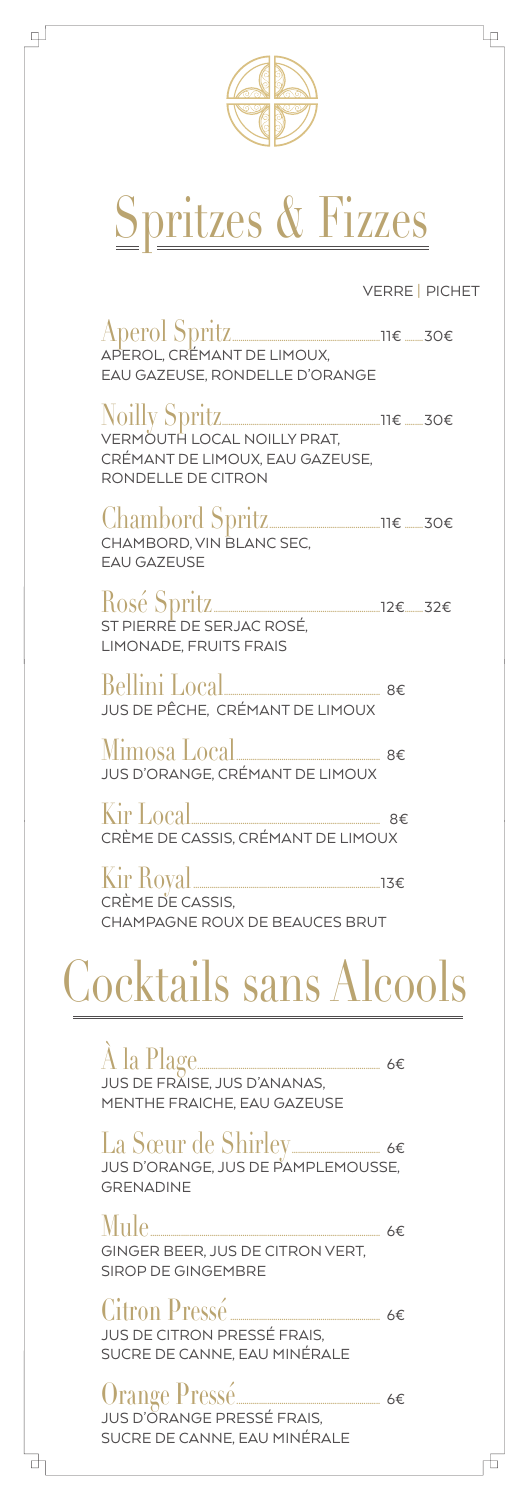

⋥

lρ

## Gin & Tonic

| $Gordon's$ (Angleterre) $\qquad \qquad 106$<br>RONDELLE DE CITRON, ROMARIN |  |
|----------------------------------------------------------------------------|--|
| RONDELLE DE PAMPLEMOUSSE                                                   |  |
| Tanqueray (Angleterre)<br>zESTES D'ORANGE                                  |  |
| <b>BAIES DE GENIÈVRE</b>                                                   |  |
| $G M$ (Montpellier, France) 14€<br>RONDELLE DE CITRON, LAVANDE             |  |
| CONCOMBRE                                                                  |  |

House tonics can also be replaced with alternative Fever Tree tonics: Light tonic water (15Kcal per 100ml) Elderflower tonic Ginger beer Mediterranean Tonic Sicilian lemon Tonic Aromatic tonic with Angostura bitters Les Tonics maison peuvent également être remplacés

par les Fever Tree tonics: Tonic allégé (15Kcal per 100ml) Tonic fleur de sureau Tonic Gingembre Tonic Méditerannéen Tonic citron de Sicile Tonic aromatique Angostura

₫

币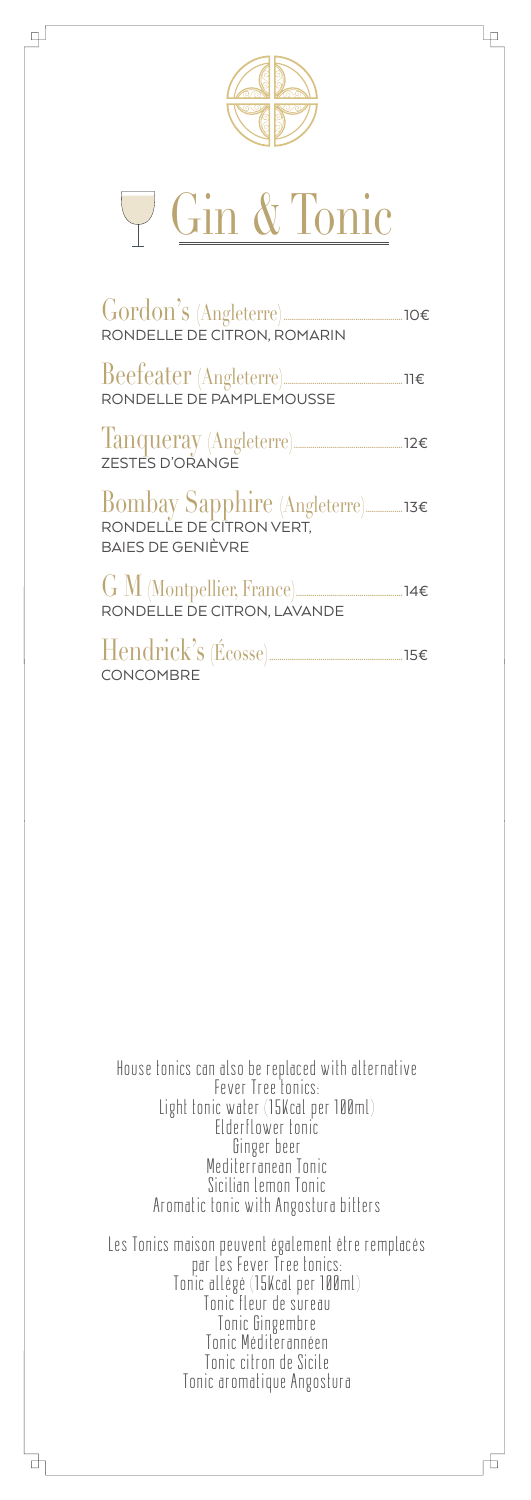

4

## Vodka & Tonic

| $\overline{\text{Absolute (Suède)} \quad \text{no-} \quad \text{no-} \quad \text{no-} \quad \text{no-} \quad \text{no-} \quad \text{no-} \quad \text{no-} \quad \text{no-} \quad \text{no-} \quad \text{no-} \quad \text{no-} \quad \text{no-} \quad \text{no-} \quad \text{no-} \quad \text{no-} \quad \text{no-} \quad \text{no-} \quad \text{no-} \quad \text{no-} \quad \text{no-} \quad \text{no-} \quad \text{no-} \quad \text{no-} \quad \text{no-} \quad \text{no-} \quad \text{no-$<br>RONDELLE D'ORANGE, CITRON VERT |  |
|--------------------------------------------------------------------------------------------------------------------------------------------------------------------------------------------------------------------------------------------------------------------------------------------------------------------------------------------------------------------------------------------------------------------------------------------------------------------------------------------------------------------------------|--|
| Zubrowska Bison<br><b>JUS DE CITRON VERT</b>                                                                                                                                                                                                                                                                                                                                                                                                                                                                                   |  |
|                                                                                                                                                                                                                                                                                                                                                                                                                                                                                                                                |  |
| RONDELLE DE PAMPLEMOUSSE,                                                                                                                                                                                                                                                                                                                                                                                                                                                                                                      |  |

ROMARIN

 $\overline{\mathbb{P}}$ 

Grey Goose (France).............................................................15€ RONDELLE DE CITRON

Wyborowa Exquisite (Pologne)..............16€ RONDELLE DE CITRON, POIVRE NOIR

Vodkas are served with Fever Tree Mediterranean tonic, specially created to accompany the finest vodkas, in a large 'piscine' glass with lots of ice

> House tonics can also be replaced with alternative Fever Tree tonics: Light tonic water (15Kcal per 100ml) Elderflower tonic Lemon tonic Aromatic tonic with Angostura bitters

Les vodkas sont servies avec le tonic Fever Tree Méditerranée, créé pour accompagner la vodka, dans un grand verre 'piscine', plein de glaçons

Les Tonics maison peuvent également être remplacés par les Fever Tree tonics: Tonic allégé (15Kcal per 100ml) Tonic fleur de sureau Tonic citron Tonic aromatique Angostura

6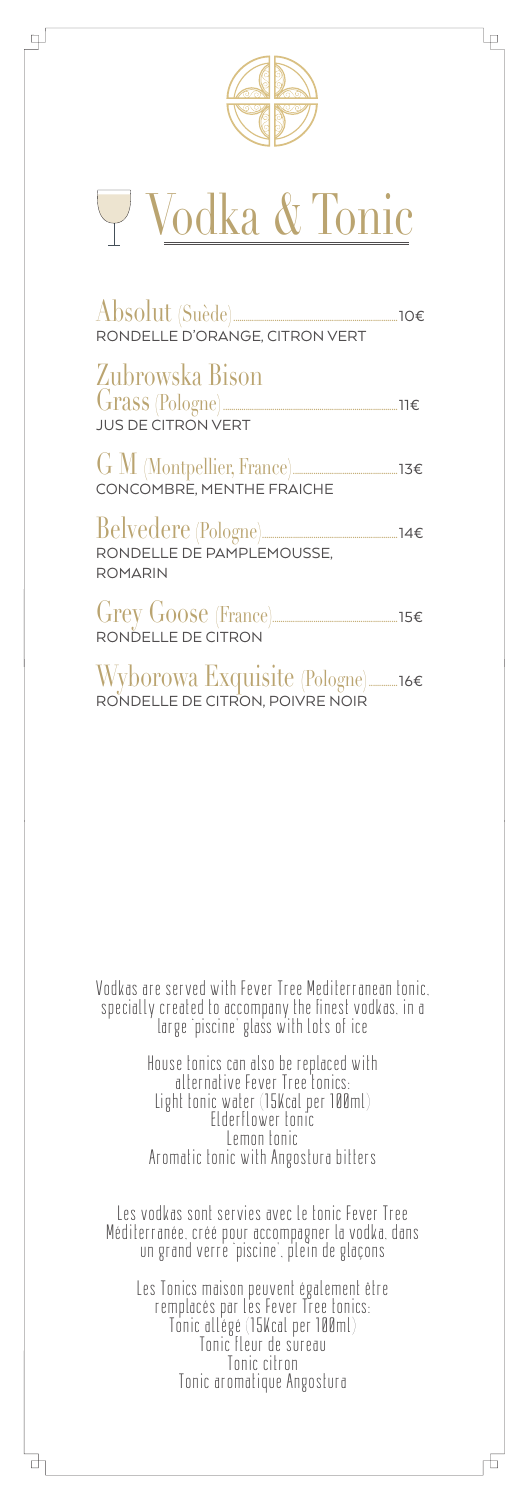

lρ

### Alcools & Aperitifs

#### **Les Aperitifs**

 $\mathbb{L}$ 

| NOILLY PRAT         | 6€. |
|---------------------|-----|
|                     |     |
| $SUZE$ 6€           |     |
| PORTO MESSIAS TAWNY | 6€. |
| PORTO MESSIAS WHITE | 6€. |

#### Digestifs

| LA MENTHEUSE                |  |
|-----------------------------|--|
|                             |  |
|                             |  |
|                             |  |
|                             |  |
|                             |  |
|                             |  |
|                             |  |
| EAU DE VIE – POIRE WILLIAMS |  |

#### Cognac / Armagnac / Calvados

| CALVADOS BUSNEL RESERVE VSOP _______ 9€                                                                       |     |
|---------------------------------------------------------------------------------------------------------------|-----|
|                                                                                                               |     |
| GODET VSOP FOR THE STATE OF THE STATE OF THE STATE OF THE STATE OF THE STATE OF THE STATE OF THE STATE OF THE | 14€ |
| GODET XO                                                                                                      | 17€ |

#### Whisky / Scotch / Bourbon

|                               | 10€ |
|-------------------------------|-----|
|                               |     |
|                               |     |
|                               |     |
|                               |     |
|                               |     |
|                               |     |
| CHIVAS REGAL 22€              |     |
| WOODFORD RESERVE              |     |
| NIKKA DAYS <sub>200</sub> 23€ |     |
| ABERLOUR 10ans                | 14€ |
|                               |     |
|                               |     |
|                               |     |
|                               |     |

#### **Rhum**

| 9€                                |
|-----------------------------------|
|                                   |
|                                   |
|                                   |
| DIPLOMATICO RESERVA 2000 2000 23€ |
| $DOM$ $PAPA$ $13€$                |

#### Tequila

₫

| JOSE CUERVO REPOSADO. |     |
|-----------------------|-----|
| <b>PATRON</b>         | 16€ |

Unless otherwise stated each measure is 4cl.<br>Tous les mesures sont de 4cl sauf indication particulière

市